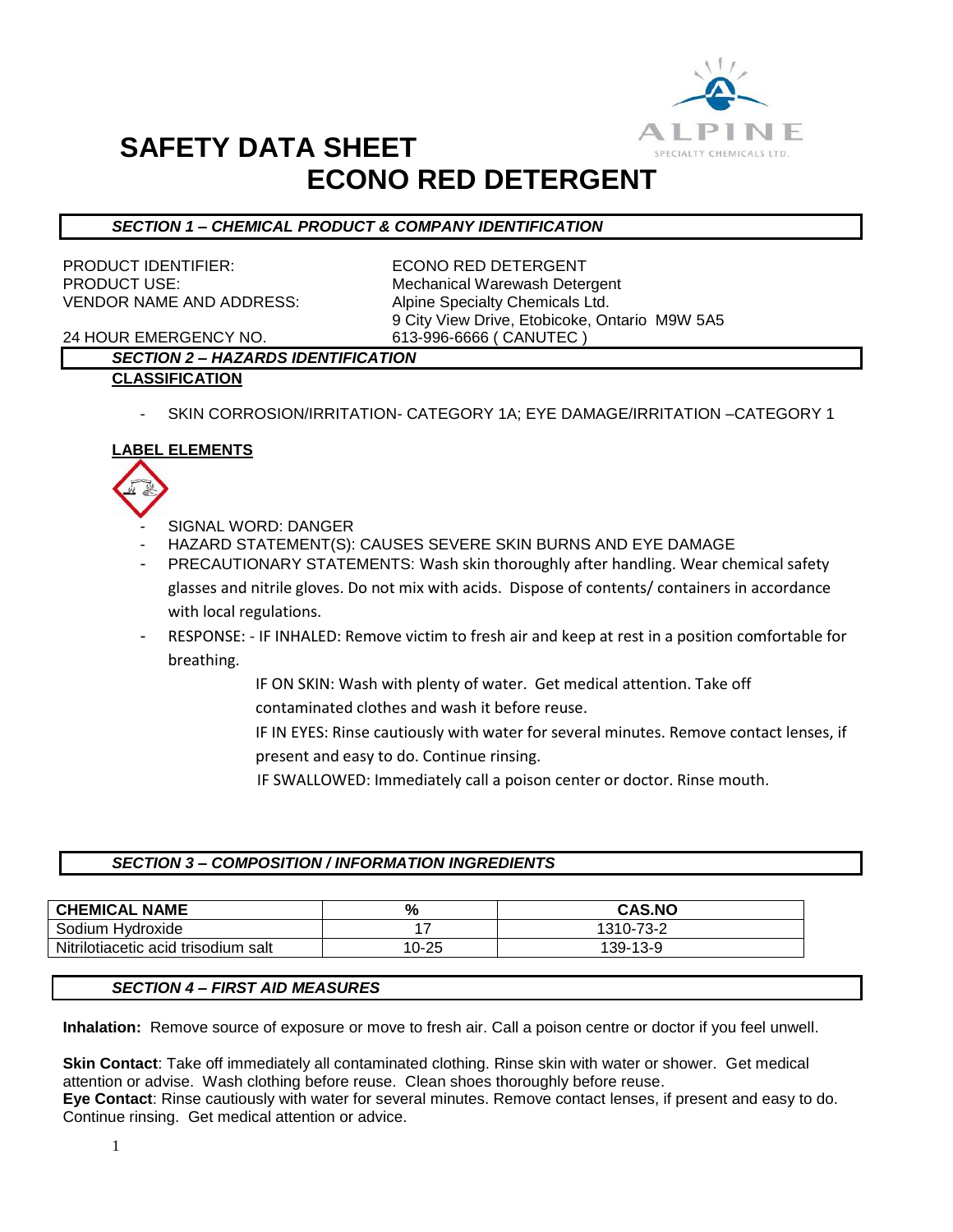# **SAFETY DATA SHEET ECONO RED DETERGENT**

**Ingestion**: Immediately call a Poison Centre or doctor. Do not induce vomiting.

**Note to physician**: Treat symptomatically, no specific antidote. See toxicological information (section 11)

#### *SECTION 5 – FIRE FIGHTING MEASURES*

**Extinguishing Media:**

**Suitable Extinguishing Media:** Use water spray, fog or foam.

**Unsuitable Extinguishing Media:** None known

 **Specific hazards arising from the product:** No specific fire or explosion hazard.

**Hazardous thermal decomposition products:** Decomposition products may include the following materials: carbon dioxide, carbon monoxide, nitrogen oxides.

**Advice for fire-fighters:** Not available.

#### *SECTION 6 – ACCIDENTAL RELEASE MEASURES*

**Personal precautions, protective equipment and emergency procedures:**

Wear suitable protective clothing. Wear eye/face protection.

**Environmental precautions:** Do not allow to enter drains, sewers or watercourses. Advise Authorities if spillage has entered water course or sewer or has contaminated soil or vegetation**.** 

**Methods and materials for containment and cleaning up**: Use a water rinse for final clean-up.

#### **Reference to other sections See also Section 8.**

#### *SECTION 7 – HANDLING AND STORAGE*

**Precautions for safe handling**: Ventilate adequately, otherwise wear an appropriate breathing apparatus. Avoid contact with eyes, skin or clothing. Wash thoroughly after handling.

**Storage Procedures**: Keep containers closed when not in use. Store between the following temperatures: 15 to 40°C.

## *SECTION 8 – EXPOSURE CONTROLS/PERSONAL PROTECTION*

|                      | <b>ACGIH TLV</b> |      | <b>OSHA PEL</b>    |         | AIHA WEEL          |                     |
|----------------------|------------------|------|--------------------|---------|--------------------|---------------------|
| <b>CHEMICAL NAME</b> | TWA              | STEL | TWA                | Ceiling | 8 hour TWA         | Short term TWA<br>C |
|                      |                  |      |                    |         |                    |                     |
| Sodium Hydroxide     | 2 mg/m $3$       |      | $2 \text{ mg/m}^3$ |         | $2 \text{ mg/m}^3$ |                     |
| Nitrilotiacetic acid | Not available    |      | Not available      |         | Not available      |                     |
| trisodium salt       |                  |      |                    |         |                    |                     |

ACGIH= American Conference of Governmental Industrial Hygienists. TLV = Threshold Limit Value. TWA = Timeweighted Average. STEL = Short-term Exposure Limit OSHA = US Occupational Safety and Health Administration. PEL = Permissible Exposure Limits. AIHA = AIHA Guideline Foundation. WEEL = Workplace Environmental Exposure Limit.

**Appropriate Engineering Control**: Good general ventilation should be sufficient to control worker exposure to airborne contaminants.

## **Individual Protection Measure:**

**Eye/Face Protection:** Do not get into eyes. Wear chemical safety goggles.

**Skin Protection:** Prevent all skin contact, wear nitrile gloves.

**Respiratory protection**: Not required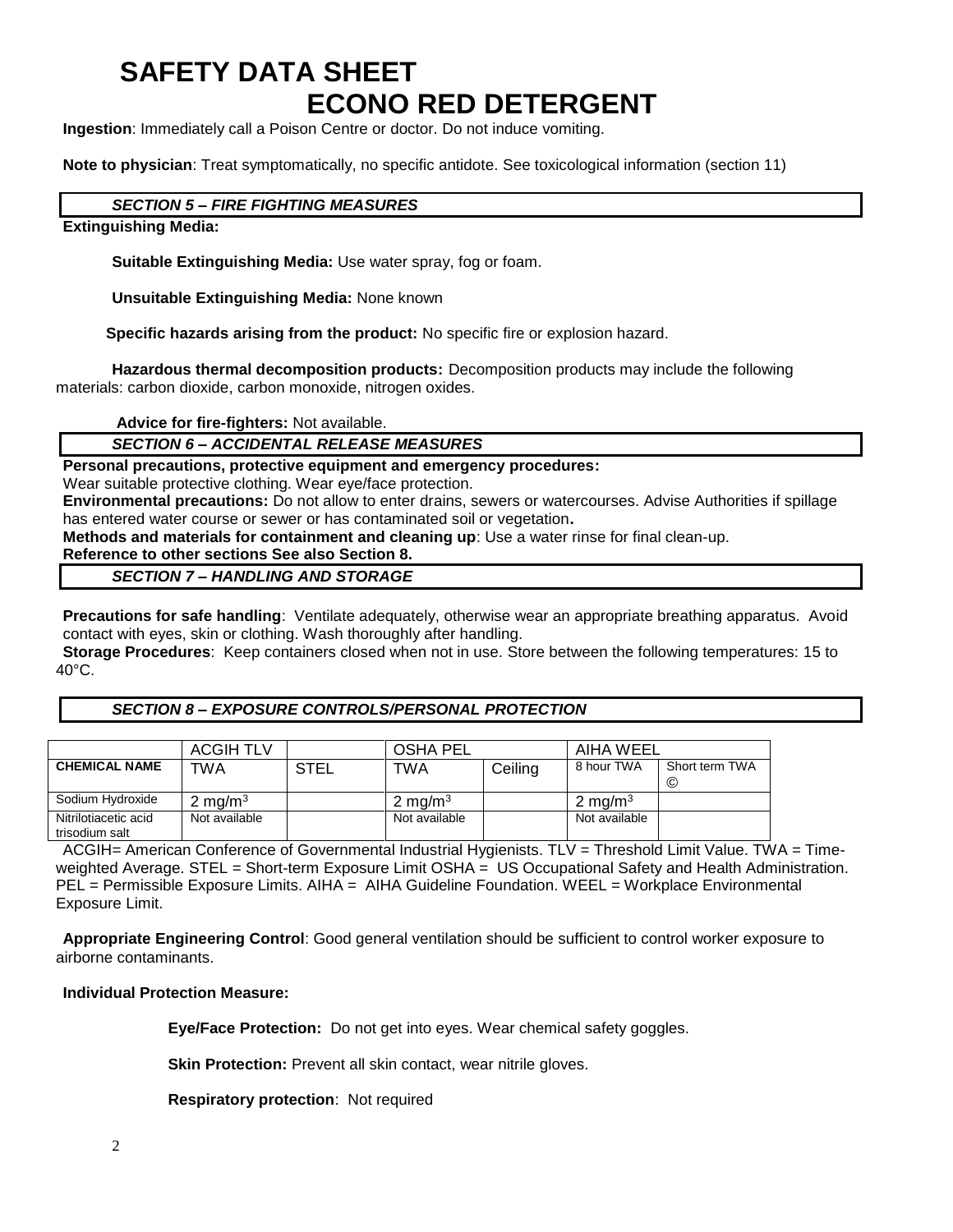## **SAFETY DATA SHEET ECONO RED DETERGENT**

## *SECTION 9 – PHYSICAL AND CHEMICAL PROPERTIES*

| Appearance:                                  | Liquid, red colour.             |                                        |
|----------------------------------------------|---------------------------------|----------------------------------------|
| Odour:                                       | <b>Odourless</b>                |                                        |
| $pH$ :                                       | 14 (100 %)                      |                                        |
| <b>Melting Point:</b>                        | Not available                   |                                        |
| <b>Boiling point:</b>                        | $>100$ °C                       |                                        |
| <b>Flash Point:</b>                          | Not available                   |                                        |
| <b>Evaporation Rate:</b>                     | Not available                   |                                        |
| <b>Flammability:</b>                         | Not available                   |                                        |
| <b>Explosive Limit:</b>                      | Not available                   |                                        |
| <b>Relative Density:</b>                     | Approx. = $1.26$ (Water = $1$ ) |                                        |
| <b>Viscosity:</b>                            | Not available                   |                                        |
| <b>Solubility in water:</b>                  | Soluble                         |                                        |
| Auto ignition temperature                    | Not available                   |                                        |
| <b>SECTION 10 - STABILITY AND REACTIVITY</b> |                                 |                                        |
| STABILITY:                                   |                                 | <b>Stable</b>                          |
| <b>INCOMPATIBILITY:</b>                      |                                 | Acids                                  |
| HAZARDOUS DECOMPOSITION PRODUCTS:            |                                 | None                                   |
| HAZARDOUS POLYMERIZATION:                    |                                 | Will not occur.                        |
| CONDITIONS TO AVOID:                         |                                 | Contact with acids will generate heat. |

#### *SECTION 11 – TOXICOLOGICAL INFORMATION*

| <b>Chemical Name</b>                   | $\mathsf{LC50}$ | <b>LD50</b>        | D50.<br>dermal        |
|----------------------------------------|-----------------|--------------------|-----------------------|
| Sodium Hydroxide                       | fish<br>, ma/l  | Not Available      | 1350 ma/ka ( Rabbit ) |
| Nitrilotiacetic acid trisodium<br>salt | Not Available   | >5000 mg/kg<br>rat | >5000 mg/kg<br>rat    |

**Routes of exposure:** Skin contact, Eye contact, Ingestion.

**Eye contact**: Material will cause chemical burns. May cause permanent damage if eye is not immediately irrigated.

**Skin contact**. Material will cause chemical burns.

**Inhalation**: Material will cause coughing and respiratory tract irritation.

#### **Acute toxicity**:

**Eye contact:** Causes serious eye damage.

**Skin contact:** Causes severe skin burns

**Inhalation:** Causes respiratory irritation**.**